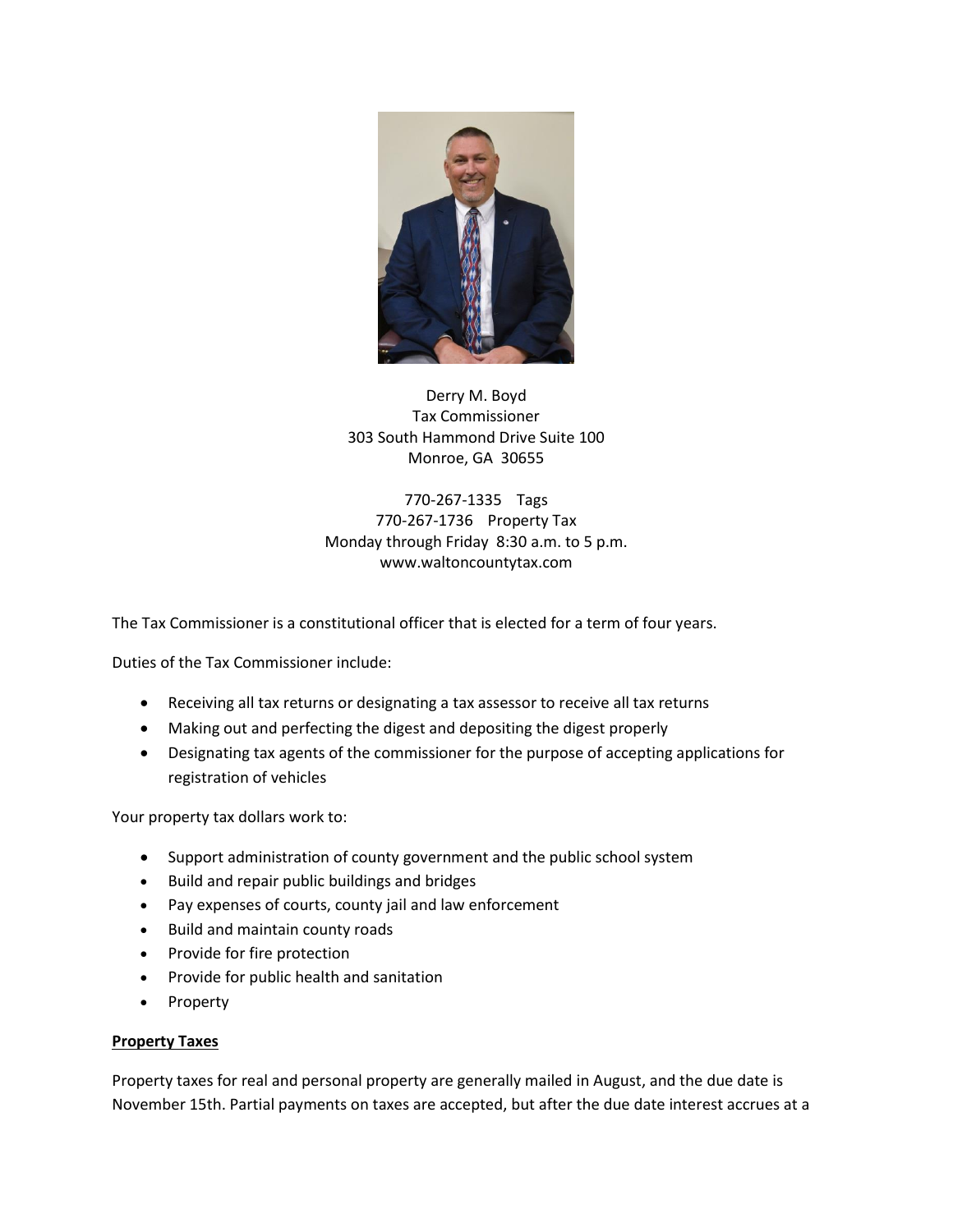rate equal to prime +3% and a 5% penalty is added every 120 days up to 20%. Real property includes tax on land and improvements. Personal property refers to tax on furniture, fixtures, tools, inventory, boats and equipment used in the operation of a business.

Timber tax and heavy duty equipment tax are collected in the Tax Commissioner's office.

Intangible tax is collected by the Clerk of Superior Court.

All mobile homes musts display a current mobile home decal. These annual decals can be obtained in the tax section of the Tax Commissioner's office and are provided upon payment of ad valorem taxes each year. Tax bills for mobile homes are generally mailed in January and are due by April 1.

#### **Motor Vehicles**

**New - HB 386 - Effective March 1, 2013** - House Bill 386, passed during the 2012 session of the Georgia General Assembly, creates significant changes regarding the taxation of motor vehicles. Most importantly, vehicles purchased and titled on or after March 1, 2013 will no longer be subject to sales tax or the annual ad valorem tax, but instead will be subject to a one-time State and local Title Ad Valorem Tax Fee (TAVT). Generally, all other vehicles will remain subject to annual ad valorem taxes. This new title law applies to individual (casual) sales as well as to dealer sales.

If you are thinking about buying or trading for another vehicle and you would like to get an estimate of the new Title Ad Valorem tax, you can go to the state's **[Title Ad Valorem Tax Calculator.](https://dor.georgia.gov/motor-vehicles)**

New residents must register their vehicles within 30 days of establishing residency in Georgia. Residents must present a Georgia driver's license with their Walton County address, A bill affixing them to the address, current registration from previous state, provide out of state title or loan agreement with complete name and address of Lien Holder and T-17 Affidavit of Lien Holder, (available at tag office) proof of Ga. Insurance Binder and current mileage.

If you cancel the insurance, you must also cancel the tag registration. If your vehicle is not operational on your birthday, you still must pay the taxes due to avoid late registration penalties.

Tags expire on the birthday of the first owner shown on the registration. You should receive a tag notice at least 30 days prior to your birthday. Penalties apply after the birthday deadline. Failure to receive a notice in the mail does not relieve the penalty. If you do not receive a tag notice, call the Tag Office with your tag number to receive the amount of your bill and options to pay your bill. This must be done in time to insure registration by your birthday.

Motor vehicle owners are encouraged to renew their tags by mail whenever possible. You can also renew your tag over the internet at **[mvd.dor.ga.gov/tags](http://mvd.dor.ga.gov/tags/)** or by phone at 866-549-1010 Bureau # 8737903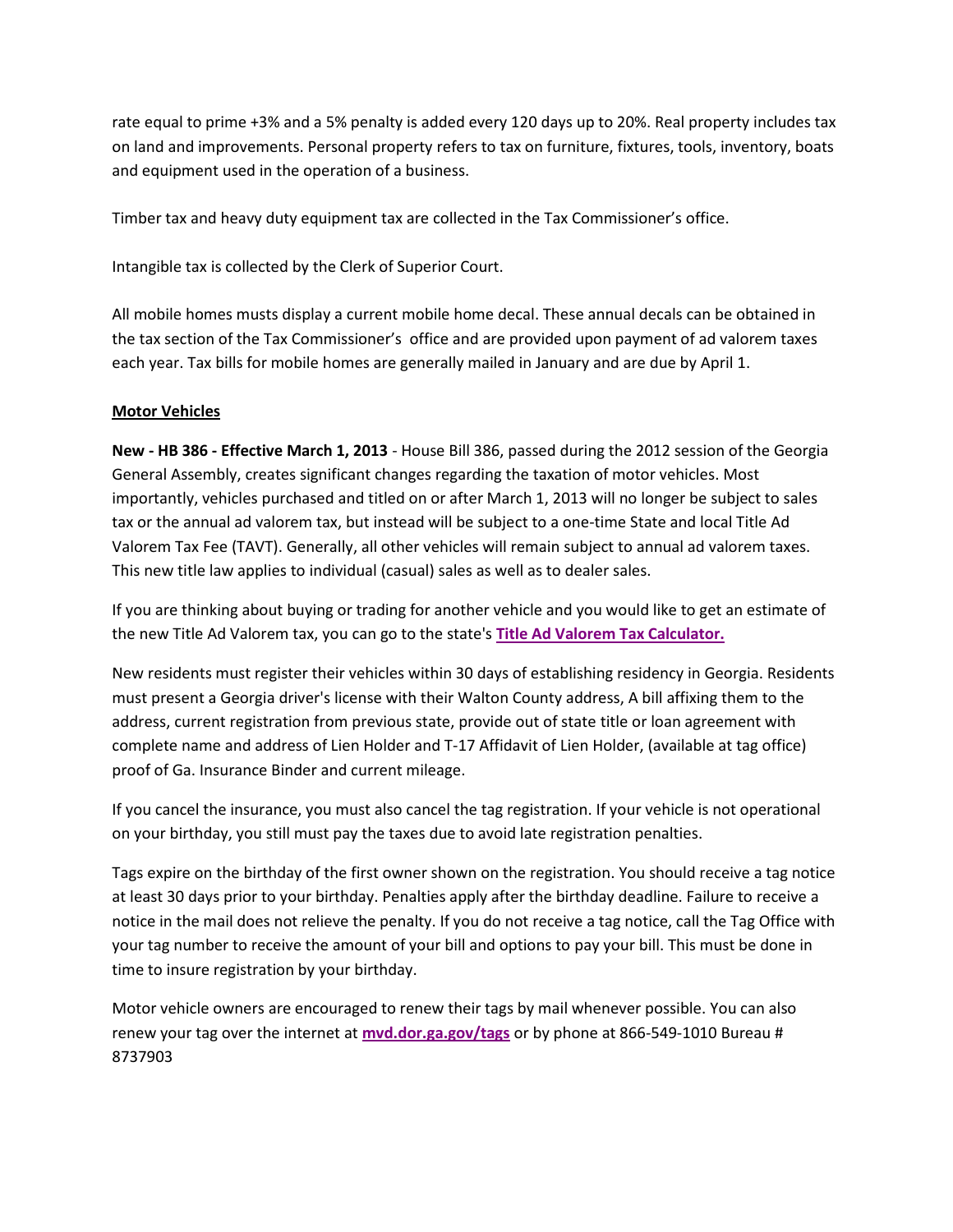Newly purchased vehicles must be registered within 7 days if purchased from an individual or 30 days if purchased from a dealer. If you sell or trade a vehicle you keep the tag. Tags can be transferred to new vehicles that are registered to the same first owner. Proof of title (or bill of sale for 1985 and older models) is required to purchase a tag or transfer a tag from a vehicle you no longer own.

The penalty for late registration is 10% of the tax (\$5 minimum) plus 25% of the tag fee. These penalties are applied immediately following the due date.

**For further information regarding vehicle registration, please visit the State of Georgia Motor Vehicle Division website at <https://dor.georgia.gov/motor-vehicles>**.

## **Frequently Asked Questions**

## **What is property taxation?**

Property tax is an ad valorem tax, which means according to value. Ad valorem tax, the tax collected by the tax commissioner, is based on the value of the taxable property in the county.

## **What property is taxed?**

All real estate and personal property are taxable unless law has exempted the property. (O.C.G.A.§ 48-5- 3) Real property is land and generally anything that is erected, growing or affixed to the land; personal property is everything that can be owned that is not real estate. Personal property typically consists of inventory and fixtures used in conducting business, boats, aircraft, farm machinery, motor vehicles and mobile homes. Your household property is not normally taxable.

# **Who decides how much my property is worth for tax purposes?**

The Board of Assessors and their staff have the responsibility of determining the value of property in Walton County. Each year between January 1 and April 1 every property owner has the ability to declare a proposed value for their property. (O.C.G.A. § 48-5-9) These values are declared in the manner of 'filing a return'. Returns for real estate are filed in the Tax Assessor's office and returns for personal property are filed with the Board of Assessors. The Board of Assessors will review your proposed value and if they disagree, an assessment notice with the Boards' value will be mailed to you.

# **What if I disagree with the Tax Assessors' value?**

Taxpayers may challenge an assessment by Walton County Board of Tax Assessors by appealing to Walton County Board of Equalization or to an arbitrator(s) within 45 days from the date of the assessment notice. Once the county board of equalization or the arbitrator(s) has rendered a decision, the taxpayer may continue their appeal to the superior court by mailing or filing with Walton County Board of Tax Assessors a written notice wishing to continue the appeal.

# **What is the difference between fair market value and assessed value?**

Assessed value is defined as being 40% of the fair market value. Property in Georgia is taxed on the assessed value.

#### **What is a millage rate?**

The tax rate, or millage rate, is set annually by the Walton County Commissioners and the Walton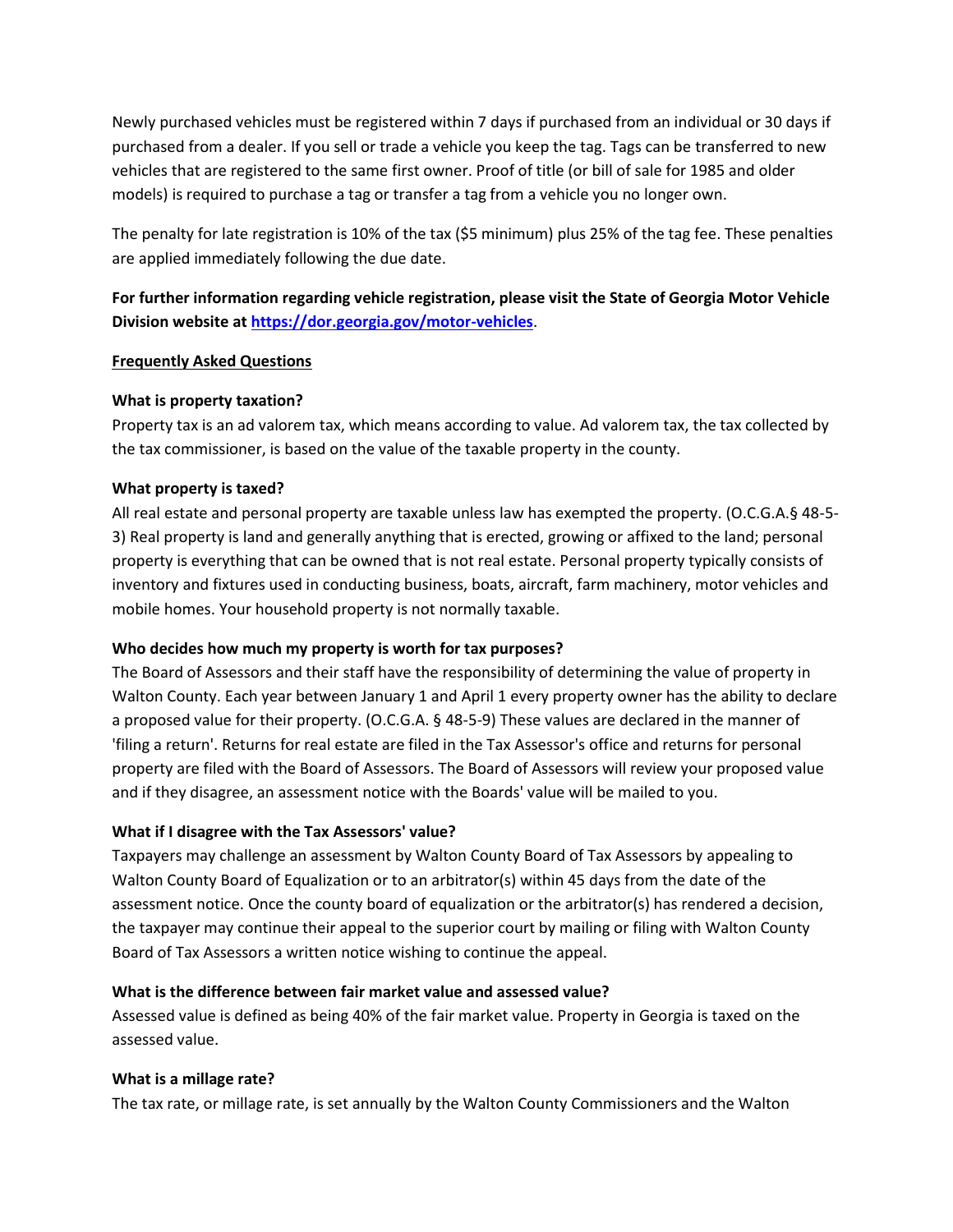County Board of Education. A tax rate of one mill represents a tax liability of one dollar per \$1,000 of assessed value. Each governing authority estimates their total revenue from other sources. This figure is subtracted from their overall budgetary needs, and then a millage rate is set that will generate the necessary revenues to fulfill budgetary requirements.

#### **How is my tax bill calculated?**

Once the property owner and the Board of Assessors have come to terms with an appropriate value, this value is provided to the Tax Commissioner for tax bill calculation. To calculate a tax bill, you must first deduct any exemptions that many apply from the assessed value; thus generating a net assessed (taxable) value. Next you multiply the net assessed value by the millage rate.

#### **When is my tax bill due?**

Taxes for real estate and business personal property are normally due in Walton County by Novermber 15 of each year. Mobile/modular homes are due April 1 of each year and motor vehicles are due based on the owners' birthday.

After the due date, for real estate and business personal property, interest at the rate of prime + 3% per month is charged. Additionally, a penalty of 5% will apply to all taxes that are not paid every 120 days of the deadline, however, homesteaded property with a tax liability of less than \$500 does not receive the 120-day penalty.

If the property taxes remain unpaid, the tax commissioner has the right and responsibility to levy on the property for non-payment. Of course we consider this a last resort for tax collection and prefer to use other collection methods.

#### **Is there any way to reduce my tax bill?**

Yes. There are several exemptions and special assessment programs available that may apply to your property. The most common are the homestead exemption for real estate and for business personal property there is the Freeport exemption. Contact the Walton County Tax Assessor's Office for details of the available exemptions.

#### **Does Walton County offer school tax exemptions for seniors?**

Yes. Property owners who claim homestead in Walton County and are at least 65 years of age are eligible for an exemption on their primary residence and 1 acre. At age 70 an additional exemption is available on any remaining acreage up to 10 acres.

#### **What is and how do I file for homestead exemption?**

Homestead exemption is the system developed by the State of Georgia that exempts from taxation a specified amount of assessed value of your home. To apply for homestead exemption, bring a copy of your warranty deed to the Tax Assessor's office between January 2 and April 1. To qualify you must both own and occupy your home as of January 1. Once you have qualified for homestead exemption and remain in the same house you do not need to reapply. However, if you move, you are required to reapply for the exemption for the new location. Beginning June 1, 2005 application for homestead exemption may be submitted any time during the year but must be received before April 1 of the